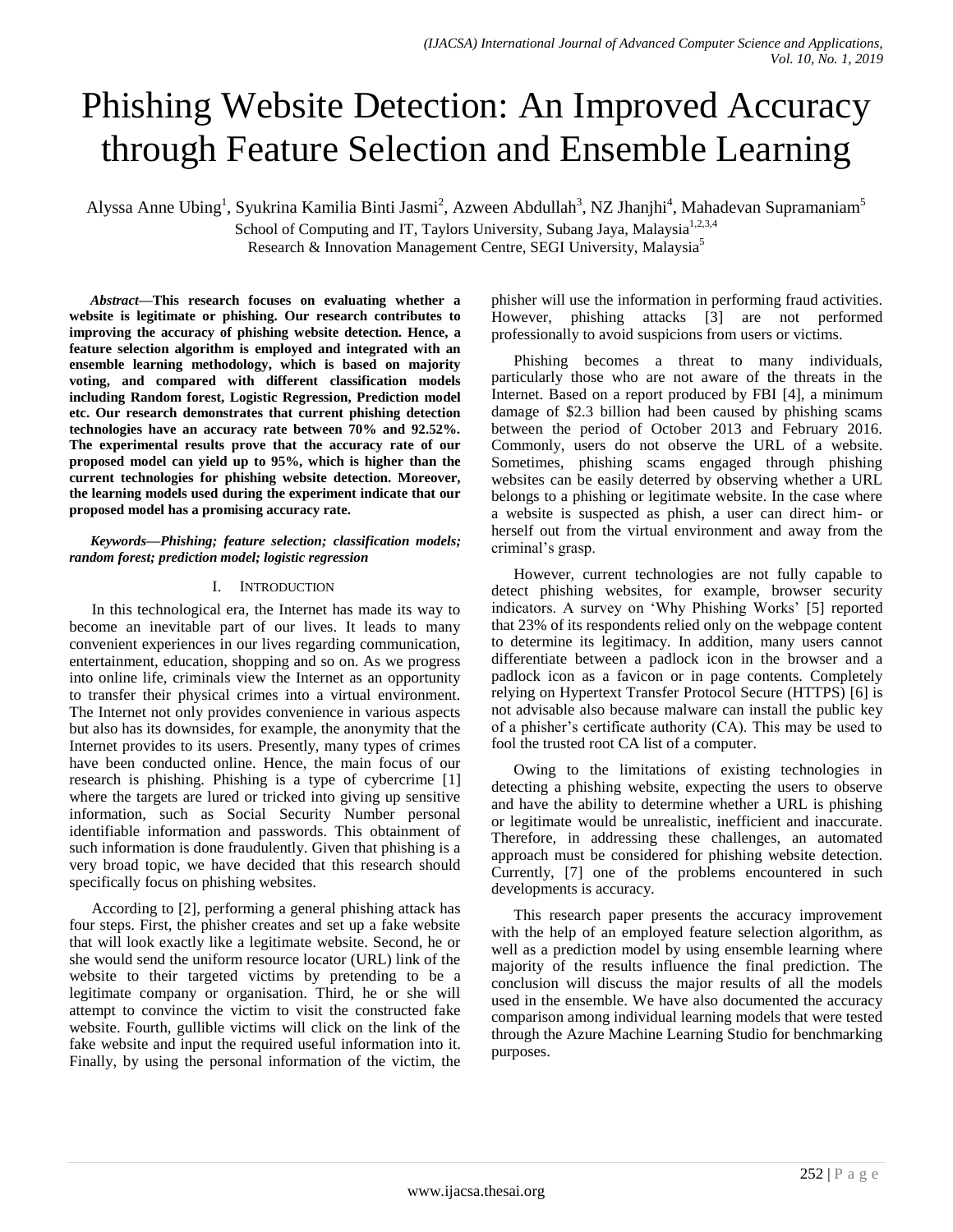### II. RELATED WORK

Recently, proposals on many anti-phishing techniques are presented to reduce phishing attacks through prevention and detection. These studies focus on the structure and components of a URL, feature selection method, ensemble learning and existing phishing detection technologies.

#### *A. Structure and Component of a URL*

A URL [8] is commonly known as the website address. It is composed of many different parts [9], as illustrated in Fig. 1.



Fig. 1. Structure and Components of a URL.

In the figure, the area labelled with '1' is the Hypertext Transfer Protocol (HTTP). The HTTP represents the protocol used to fetch resources and contents that are requested. The area labelled with "2" is the hostname. The hostname can be further divided into three parts, namely, subdomain (labelled with '3'), domain (labelled with '4') and top-level domain (labelled with "5") which is also known as the web address suffix. The area labelled with '6' shows the path that can be typically referred to as a directory on the webserver. Finally, the area labelled with  $\mathcal{L}$  holds the parameter (v) and value (AbcdEffGhlJ). The symbol "?" before the parameter initialises the parameters inside the URL.

### *B. Feature Selection*

Feature selection [10] plays a significant role during data analysis. The feature selection method aids in improving the accuracy of the prediction model in such that it reduces the number of features to only those that are critical in influencing the prediction. Specifically, this method helps in cleaning the initial dataset features by retaining only relevant and useful features. Thus, the feature selection [11] algorithm will disregard the features that do not have a high rank in feature importance. However, information loss has no critical effect if the data underwent the feature selection.

## *C. Ensemble Learning*

The concept of ensemble learning is an ensemble of algorithms that use more than one learning models. The models [12] used to create an ensemble has its predictions combined to obtain the final prediction.

Ensemble [13] methods are useful and have three primary advantages. The application of this method can be used for a statistical reason, which is relevant to the lack of sufficient data used to represent the data distribution. Owing to the lack of such data, the hypotheses that provide a similar training accuracy can be used as one of the learning algorithms for the ensemble. Thus, these methods can help in risk reduction when a wrong model is selected by aggregating the available candidate models. In addition, the ensemble method can be used for computational purposes. Moreover, many learning algorithms, such as decision tree or neural network (NN) that work by executing a local search, are available. These methods will provide optimal solutions from a local perspective. The ensemble method can showcase its advantage in such scenarios because it can run multiple local searches in a parallel manner at different starting points. Finally, it can be used in representation purposes. Although the representation of the actual function cannot be implemented by a single hypothesis, it can be approximated by the combined hypotheses. This concept is similar to signal processing.

Several ensemble methods [14] are currently available worldwide (e.g. bagging, boosting and stacking).

*1) Bagging*: Bagging is known as one of the earliest ensemble learning algorithms. This algorithm has a superior performance and is also one of the simplest to implement. Bootstrapped copies of training data cause bagging diversity. This method is helpful when the data are insufficient or have limited size. To ensure that sufficient training samples are available, large portions of the samples are placed into each sample subset, allowing individual training subsets to have identical instances. To ensure that data diversity is maintained, an unstable base learner should be used to produce variations of decision boundaries.

*2) Boosting*: Boosting develops different types of base learners by sequentially reweighting the instances of the training dataset. Each instance that has been wrongly classified by the previous base learner will receive a larger weight in the subsequent training round. Boosting repeatedly applies a base learner to modified versions of a dataset. Each boosting iteration fits the weighted training data to a base learner. The error and weight computation of accurately predicted instance is reduced, whereas those that were wrongly predicted have increased weights.

*3) Stacking*: Stacking is a high-level base learner that mainly combines lower-level base learners to improve the predictive accuracy. It is tasked to learn a meta-level base learner to combine the predictions of all the base-level base learners. Then, these base learners are generated by applying various types of learning algorithms to a dataset. Stacking collects the output of each base learner into a new dataset. Stacking repeats and the dataset for each instance represents every base learner"s prediction, as well as the correct classification of the dataset. Base learners must be formed from a batch of training data that do not have the instance included within it; this step is similar to cross-validation. The newly created data should be used for a learning problem, whereas a learning algorithm should be applied to address this problem.

## *D. Existing Technology for Phishing Detection*

Browser extensions such as Spoofguard and Netcraft, are used to detect phishing websites [15], with an accuracy of up to 85%. Moreover, automatic real-time phishing detectors (e.g. PhishAri) [16] are available. PhishAri has an accuracy of 92.52%. It is an easy-to-use Chrome browser extension and detects phishing through features such as shortened URL. Meanwhile, DeltaPhish [17] can detect phishing webpages in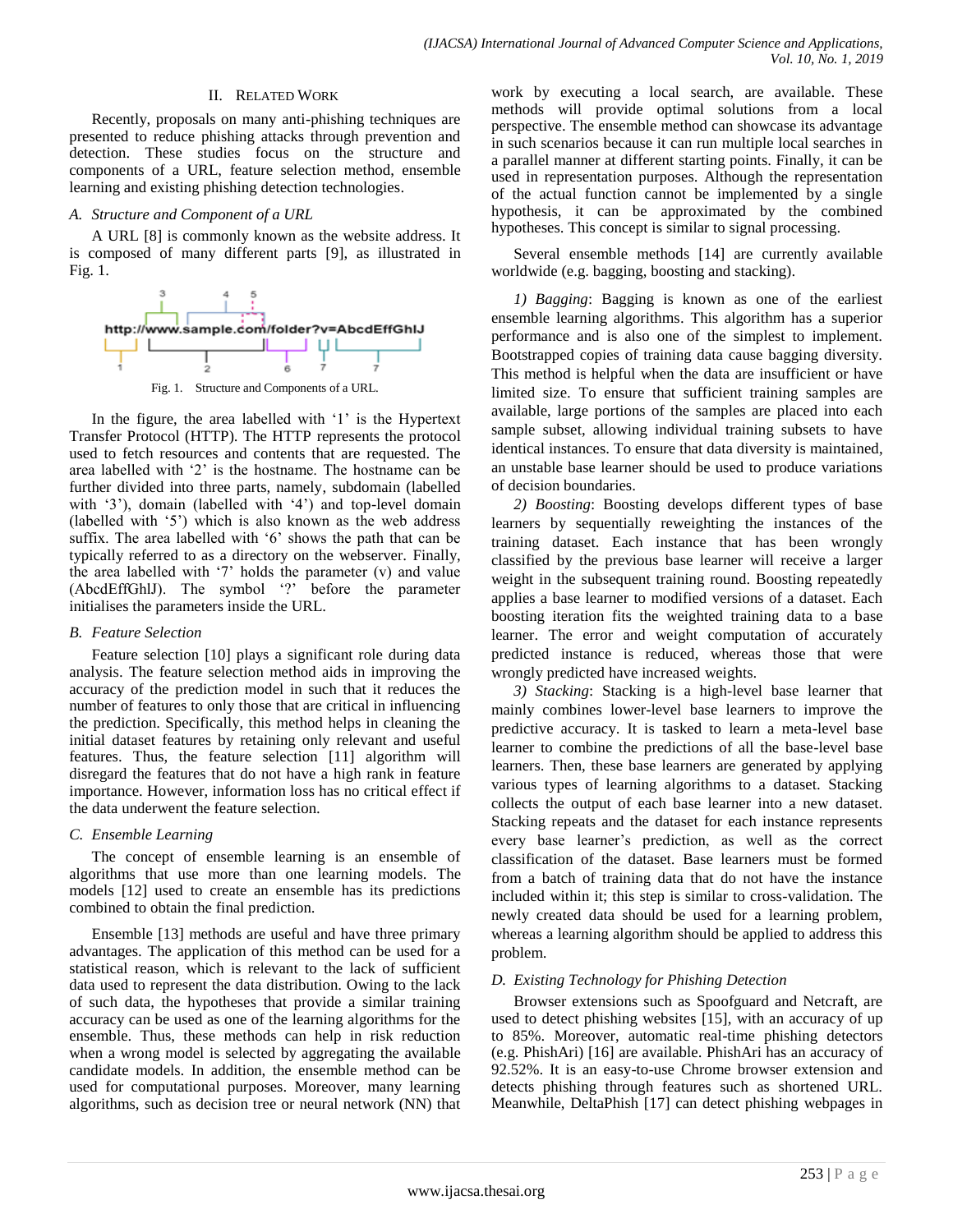compromised legitimate websites; its accuracy rate remains higher than 70%. According to an experiment [18], these technologies have an accuracy rate of up to 84% by using six anomaly based features.

### III. PROPOSED MODEL

The proposed solution model (Fig. 2) improves the accuracy by employing a feature selection algorithm. By filtering into 30 features of the initial dataset, the algorithm selects those that are critical in influencing the outcome of the prediction. Therefore, by having a few features, irrelevant features do not influence the accuracy of the model and its prediction. Furthermore, the prediction model is trained through ensemble learning where multiple learning models are used. By using multiple models when conducting predictions, the outcomes are not bias to only one model. Hence, we demonstrate that the results from all the models are used and counted to determine the majority of votes. For example, if the majority of the models indicate that a website is phishing, then, the final prediction of the ensemble shows that the website is indeed phishing.

### *A. Phishing Website Dataset (30 Features)*

We have retrieved a set of phishing website datasets from the UCI Machine Learning Repository. The dataset used has 30 features with result column. The features include ID, having\_IP\_Address,URL\_Length,Shortening\_Service,having\_ At\_Symbol,double\_slash\_redirecting,Prefix\_Suffix,having\_Su b\_Domain,SSLfinal\_state,Domain\_registration\_length,Favico n,port,HTTPS\_token,Request\_URL,URL\_of\_Anchor,Links\_i n\_tags, SFH, Submitting\_to\_email, Abnormal\_URL, Redirect, on mouseover, Right Click, pop Up Window, iFrame, age\_of\_domain,DNSRecord,web\_traffic,Page\_Rank,Google\_I ndex, Links\_pointing\_to\_page and Statistical\_report.



Fig. 2. Flowchart of the Proposed Model.



Fig. 3. Bar Graph of the Dataset used for Website Phishing. the Dataset Contains 55% Phishing and 45% Legitimate Websites.



Fig. 4. Dataset Features Ranked based on Feature Importance.

However, not all of these features would be critical in influencing the prediction whether a website is legitimate or phishing. Therefore, to improve detection accuracy and efficiency, the initial dataset is passed through the feature selection model. Figure 3 shows the statistical representation of the dataset classification (1–legitimate; negative 1– phishing).

### *B. Feature Selection*

Feature selection model processes the initial dataset and obtains the array value of the selected features. Before conducting the feature selection, we must first drop the result as well as the ID column because these data should not be included. The used feature selection algorithm is based on random forest regressor (RFG). The RFG has a built-in feature selection library that can identify the specified amount of critical features that are necessary according to feature importance. Figure 4 illustrates the features based on its relative importance. In this research, we have utilised nine features based on the feature importance algorithm where the model returns the nine features in the form of array values based on the Comma-separated values (CSV) that it had read.

### *C. Prediction Model (Ensemble Learning)*

The prediction model will read the newly created CSV file that only holds the result data and the selected features that have been identified using the feature selection algorithm. We set the SEED of 8888 where the test and train sizes of our model are 0.2 and 0.8, respectively. The concept of ensemble learning is when two or more models are used to achieve the final prediction of data. In this project, we have combined a number of models, namely, Gaussian naive Bayes, support vector machine, K-nearest neighbour, logistic regression, multilayer perceptron NN, gradient boosting and random forest classifiers. Finally, each of these models is individually scored based on their predictions. The predictions made will be compared with the test data. Thereafter, all the predictions from each model are listed. Thus, each model has its own list of results. The list will be compared and is then compared with the test data list to obtain the accuracy score of the combined models against the accurate result. Prediction is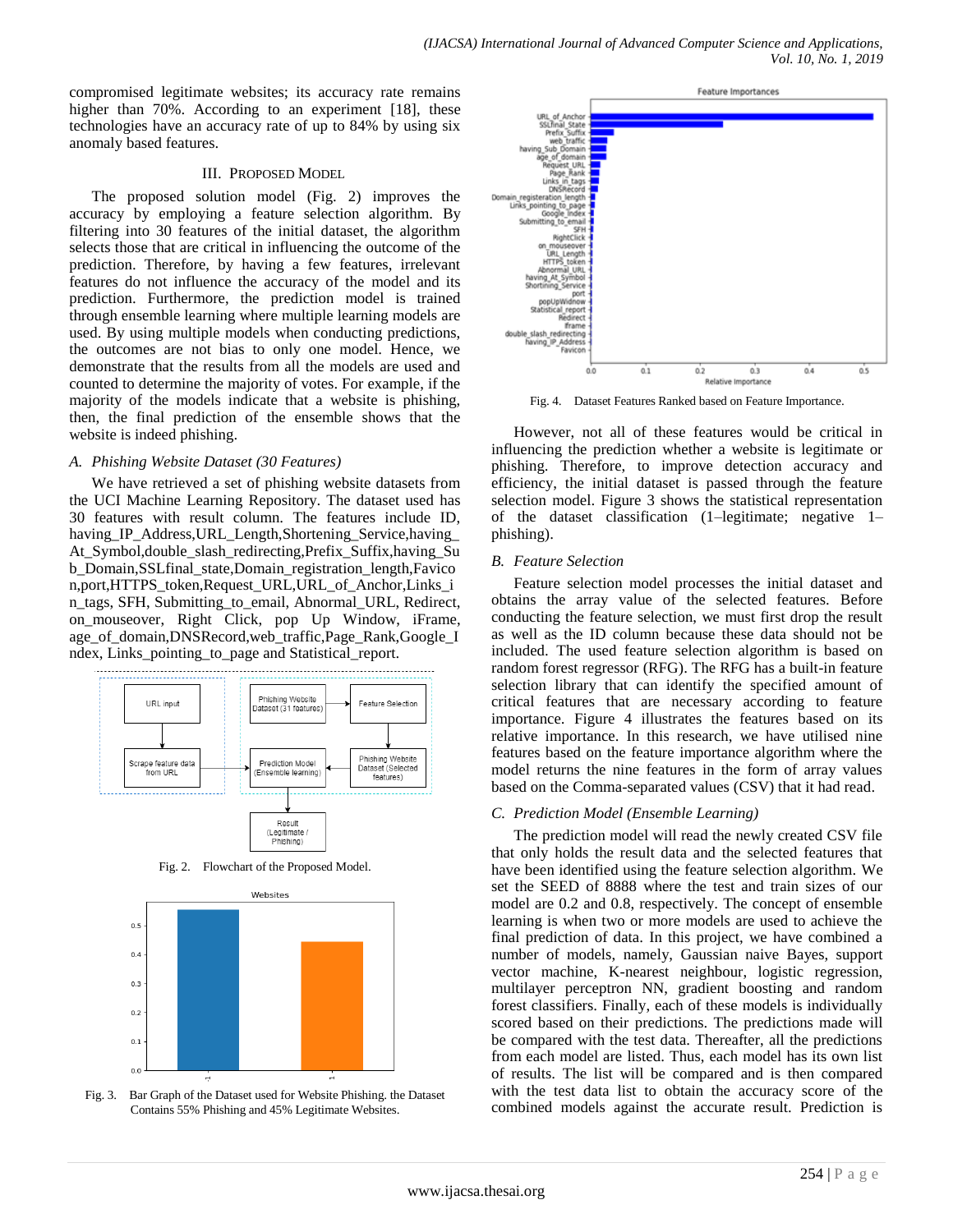conducted in a manner that majority of the model"s prediction is employed. For example, if five out of seven models predicts that the website is legitimate, then, the result will show that the website is indeed legitimate. Here, the majority of votes apply, and an accuracy rate of up to 95.5% can be achieved. This rate is relatively high when compared with the results gathered from the experiment performed in the Microsoft Azure Machine Learning Studio.

## *D. URL Input*

Herein, we will use the URL as input to identify if a website is legitimate or phishing. Then, the URL that has been inputted will go through our code, and it will return a CSV file that contains the scraped feature data for the specified URL. Additional details of the scraping feature data will be discussed in the following section.

## *E. Scrape Feature Data from a URL*

As mentioned in the feature selection section, nine features are classified as critical ones, which are the main features that will be used to identify if a website is legitimate or phishing. These selected nine features are URL\_of\_Anchor, SSLfinal\_State,Prefix\_Suffix,Web\_traffic,having\_Sub\_Domai n,age\_of\_domain,Request\_URL,Page\_RankandLinks\_in\_tags. Therefore, we have programmed our system to the scrape feature data based on these features. In the development stage, our system is programmed according for each feature requirement and then it will return the result of 1 or −1 or 0. After all the nine features have been scraped, the result will be generated into a CSV file. Subsequently, the new CSV file will be fed to the prediction model to evaluate whether a website is legitimate or phishing.

## *F. Result*

The model will predict whether a row of data is legitimate or phishing. After performing the prediction, the results will be printed accordingly.

## IV. EXPERIMENTAL SETUP

In this section, we will provide a summary of the performed experiment for this research. We start with a set of 177 features of which 38 are content-based and the rest are URL-based. Content-based features are mostly derived from the technical (HTML) contents of webpages e.g., counting external and internal links. Counting IFRAME tags, and checking whether IFRAME tag's source URLs are present in blacklists and search engines, checking for password field and testing how the form data is transmitted to the servers (whether Transport Layer Security is used and whether "GET" or "POST" method is used to transmit form data with password field), etc. URL -based features include lexical properties of URLs such as counting number of ".", "-", ", etc. in various parts of URLs, checking whether IP address is used and what type of notation is used to represent the IP address in place of a domain name . This experiment was set up to evaluate the accuracy of individual learning model when it is fed into the Phishing Website Dataset prior to feature selection.

# *A. Accuracy Comparison among Individual Learning Models*

In this experiment, we completely relied on the Microsoft Azure Machine Learning Studio, a tool that supports collaboration and allows drag and drop, which can be used for testing. In addition, this tool can be used to establish and deploy predictive analytics solution.

The used phishing dataset contains 30 features and 5126 records. The split data module"s property for the fraction of row was maintained at 0.8, whereas the random seed was set to 8888. These properties were statically set during the entire experiment.

The experiment was performed in accordance with the guideline from Microsoft. First, we dragged and dropped the modules into our experimental platform. Second, we connected the modules. This will be our runnable experiment in the Machine Learning Studio. After the structure had been set up, the experiment was saved. Third, the phishing dataset was uploaded onto the platform and was then dragged and dropped into the experimental platform. Finally, the dataset was connected to a module called 'split data'. The split data module was used to divide the dataset into two different sets used for training and testing. Thereafter, we searched and chose the classifiers that we will use for accuracy comparison. The chosen classifier and split data module must be connected to the train model module. The train model module allowed for the training to occur. For the purpose of this research, the training model was set to a classification model to determine whether a website is legitimate or phishing. In this case, the results that are expected to be returned are 1 or −1. To ensure that the model knows what it must predict, we set the "selected column" on the train model module to the dataset column that we want it to predict. In this experiment, we have fixed the column as "Result". Once training is completed, the subsequent module to be added is the 'Score Model'. By using a trained classification model, the score model should generate predictions based on the given data. Finally, the "Evaluate Model" module was used to determine the accuracy of each of the trained model. The metric result is dependent on the classifier models that were used during the experiment. This module also produces graphs that show the accuracy of each classifiers used during the experiment. Tables 1 and 2 document the results of the different classifiers used. The gathered result also includes total number of true positives (TP), false positives (FP), true negatives (TN), false negatives (FN), precision, recall, accuracy and F1 score.

The  $2 \times 2$  confusion matrix table (Table 1) lists the rate of TP, TN, FP and FN. A confusion matrix is a type of contingency table, which is also known as error matrix. The table can be constructed if both the predicted and true values for a sample set are known. The TP rate indicates the proportion of correct predictions, also called as recall. An FP rate shows the proportion of negative cases that have been predicted as positive. A TN rate represents the proportion of negative cases that have been correctly predicted, whereas the FN rate shows the proportion of positive cases that have been wrongfully predicted as negative.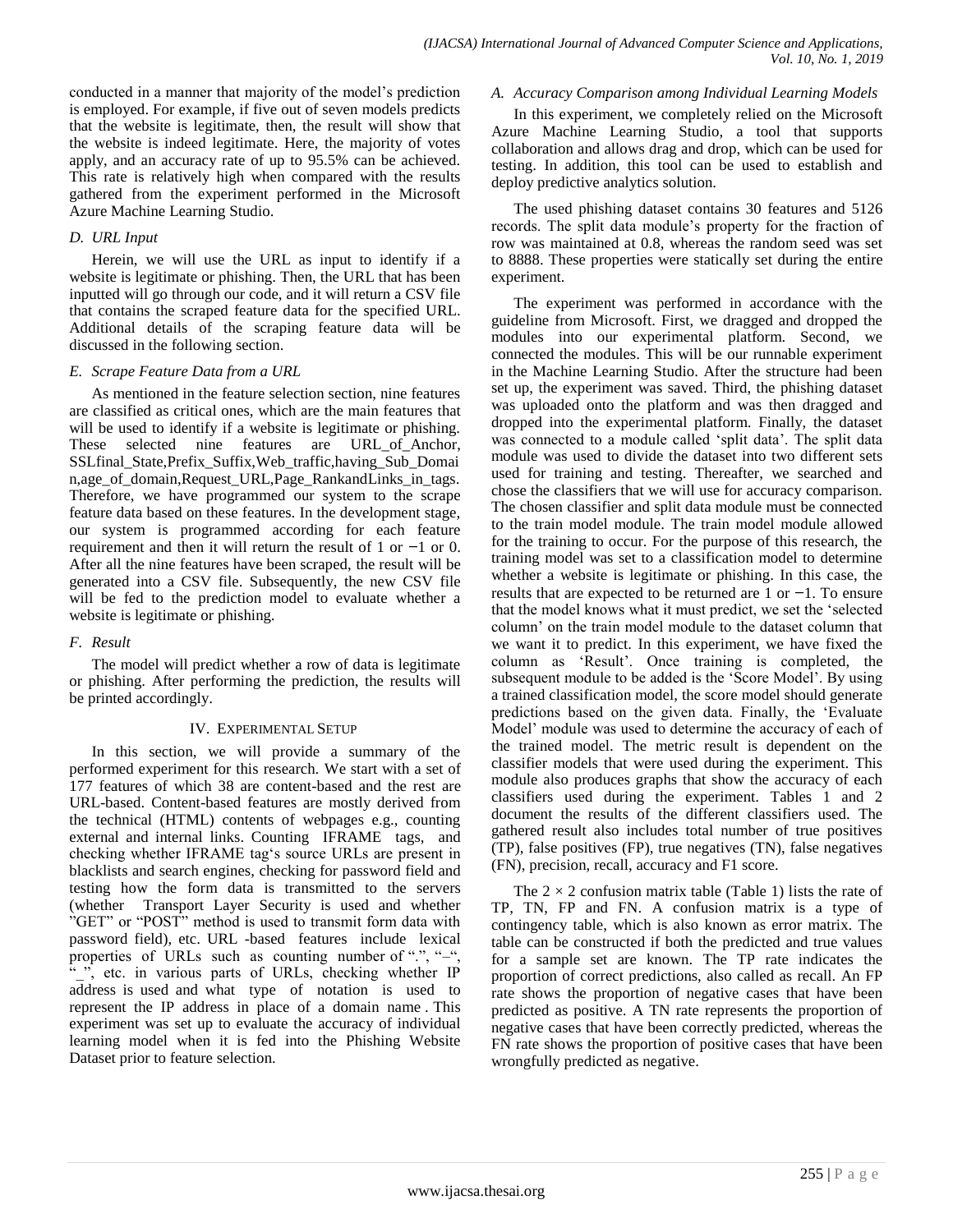Recall is simply defined as the percentage measurement of the actual phishing websites that have been correctly classified. The percentage of cases that have been correctly classified is known as precision. F1 score is the weighted average of precision and recall. As presented in Table 2, recall, precision, recall and F1 score are documented for each of the models. The accuracy rate of each model has also been obtained, as shown in Fig. 5.

| <b>Classification</b>                           | <b>True</b><br><b>Positive</b> | <b>False</b><br><b>Negative</b> | <b>False</b><br><b>Positive</b> | <b>True</b><br><b>Negative</b> |
|-------------------------------------------------|--------------------------------|---------------------------------|---------------------------------|--------------------------------|
| Two-Class Averaged<br>Perceptron                | 437                            | 36                              | 40                              | 512                            |
| <b>Two-Class Bayes</b><br>Point Machine         | 438                            | 35                              | 42                              | 510                            |
| Two-Class Boosted<br>Decision Tree              | 452                            | 21                              | 7                               | 545                            |
| <b>Two-Class Decision</b><br>Forest             | 449                            | 24                              | 8                               | 544                            |
| <b>Two-Class Decision</b><br>Jungle             | 452                            | 22                              | 28                              | 524                            |
| <b>Two-Class Locally</b><br>Deep Support Vector | 451                            | 22                              | 13                              | 539                            |
| Two-Class Logistic<br>Regression                | 437                            | 36                              | 36                              | 516                            |
| <b>Two-Class Neural</b><br><b>Network</b>       | 451                            | 22                              | 17                              | 535                            |
| Two-Class Support<br>Vector Machine             | 432                            | 41                              | 41                              | 511                            |

TABLE II. CONFUSION METRIC COMPARISON AMONG LEARNING MODELS

| <b>Classification</b>                           | <b>Accuracy</b> | <b>Precision</b> | <b>Recall</b> | <b>F1 Score</b> |
|-------------------------------------------------|-----------------|------------------|---------------|-----------------|
| Two-Class Averaged<br>Perceptron                | 0.926           | 0.916            | 0.924         | 0.920           |
| Two-Class Bayes<br>Point Machine                | 0.925           | 0.912            | 0.926         | 0.919           |
| <b>Two-Class Boosted</b><br>Decision Tree       | 0.973           | 0.985            | 0.956         | 0.970           |
| <b>Two-Class Decision</b><br>Forest             | 0.969           | 0.982            | 0.949         | 0.966           |
| <b>Two-Class Decision</b><br>Jungle             | 0.952           | 0.942            | 0.956         | 0.949           |
| <b>Two-Class Locally</b><br>Deep Support Vector | 0.966           | 0.972            | 0.953         | 0.963           |
| Two-Class Logistic<br>Regression                | 0.930           | 0.924            | 0.924         | 0.924           |
| <b>Two-Class Neural</b><br><b>Network</b>       | 0.962           | 0.964            | 0.953         | 0.959           |
| <b>Two-Class Support</b><br>Vector Machine      | 0.920           | 0.913            | 0.913         | 0.913           |



Fig. 5. Accuracy Rate of Learning Models based on Confusion Metrics Obtained from the Microsoft Azure Machine Learning Studio.

TABLE III. CONFUSION MATRIX FOR THE PROPOSED MODEL

| <b>Classification</b> | <b>True</b>     | <b>False</b>    | False           | True            |
|-----------------------|-----------------|-----------------|-----------------|-----------------|
|                       | <b>Positive</b> | <b>Negative</b> | <b>Positive</b> | <b>Negative</b> |
| Ensemble Learning     | 560             | 18              | 29              | 419             |

| TABLE IV. | <b>CONFUSION MATRIX FOR THE PROPOSED MODEL</b> |
|-----------|------------------------------------------------|
|-----------|------------------------------------------------|

| <b>Classification</b>    | <b>Accuracy</b> | <b>Precision</b> | Recall | <b>F1 Score</b> |
|--------------------------|-----------------|------------------|--------|-----------------|
| <b>Ensemble Learning</b> | 0.954           | 0.935            | 0.959  | 0.947           |

#### *B. Accuracy Rate based on the Proposed Model*

In this experiment, we use the same phishing datasets that have been used in Experiment A. However, the datasets only contain nine critical features that have been chosen using our feature selection algorithm. Moreover, the number of records (5126) remains, as well as the random seed, was set to 8888. These properties were statically set during the entire experiment.

Our proposed model was coded in Python language, and the compiler we used to perform this experiment is called PyCharm. The "Scikit-learn" library of Python language does support a confusion matrix. Therefore, we utilise the library to obtain our confusion matrix for the proposed model.

First, the CSV file that contains nine feature datasets was imported into code. Second, the data was divided into train and test datasets accordingly. Finally, the data passed through our proposed model (i.e. ensemble learning model) to train our system. After completing the training, the predicted result was obtained. Therefore, we have both the actual and predicted results. Thus, by utilising the 'Scikit-learn' library and feeding in our actual and predicted results, we can obtain the confusion matrix of our proposed model, as shown in Tables 3 and 4.

The confusion matrix shown in Tables 3 and 4 has the same format as Tables 1 and 2. The overall confusion matrix tables include the rate of TP, TN, FP, FN, accuracy, precision, recall and F1 score. The result of Experiments A and B are discussed in the Findings section.

### *C. Findings*

On the basis of the experimental results regarding the readings gathered from the confusion matrix of both the ensemble learning and individually tested learning models